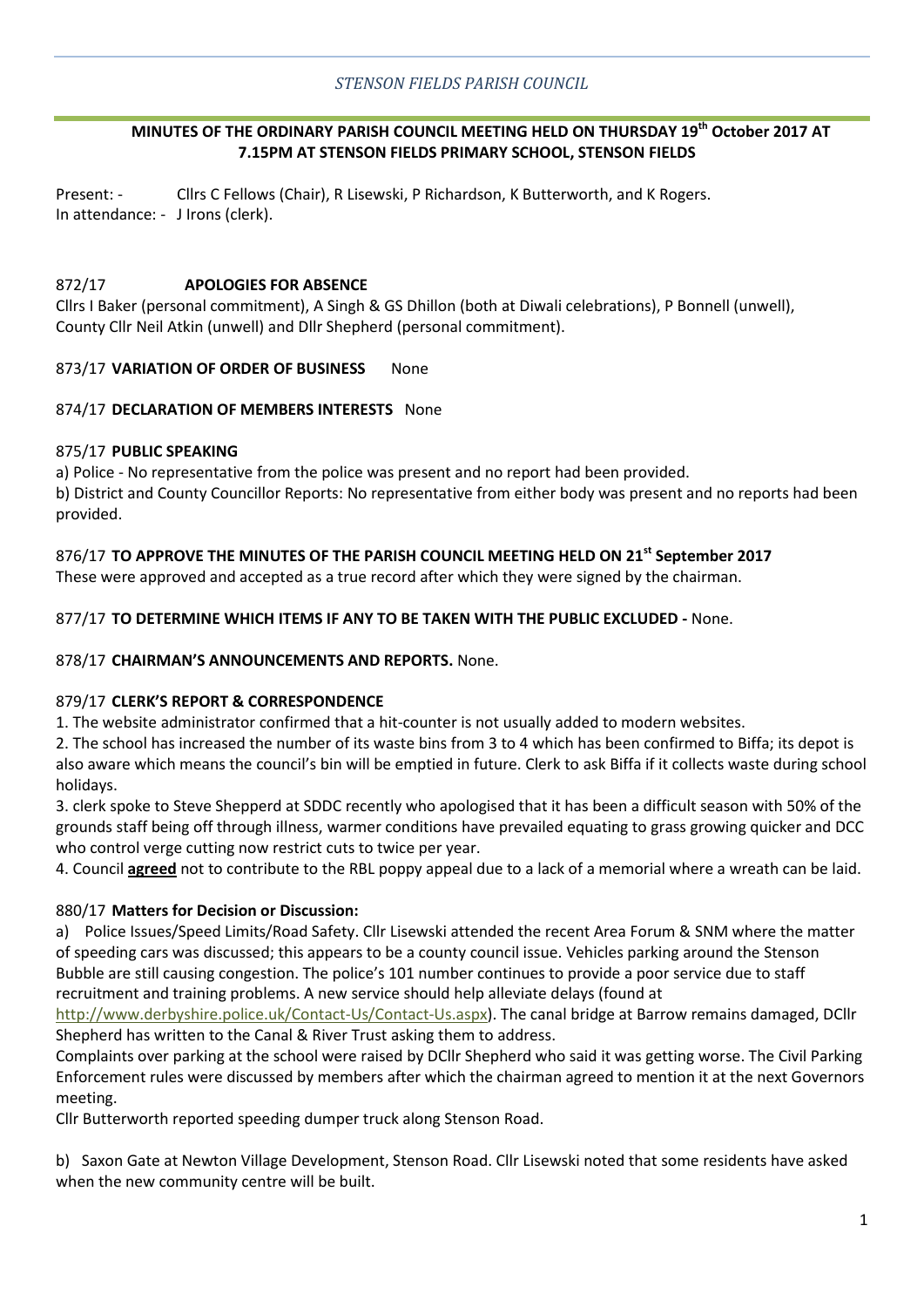c) Environmental issues (trees, bulbs etc). Clerk announced that TH Heath will start his tree planting programme in the area next month.

d) Lengthsman Scheme. The chairman handed the lengthsmans' work sheets for September and the clerk asked him for the projected hours worked in October; chairman to provide next week.

e) The chairman was pleased to report that the replacement of a bench with a memorial bench has been done.

f) Update on the re-siting/ installation of waste bins. The dog bin at Zetland Crescent has been replaced; both Blankney Close and Arleston Lane should be replaced soon – clerk to chase SDDC. The waste bin on Wragley Way, opposite Hambledon Drive, needs its base reconnecting to the ground – clerk to ask SDDC. Hedges at the Ledbury Chase play area that encroached onto the footpath have now been cut.

g). Social media policy; held over to the next meeting.

h) Boundary change details; none received to date.

i) To consider DBS checks for employees. One of the lengthsmen has completed her application for a check although the clerk required another form of ID before it can be submitted. The chairman provided this, clerk to now apply. Another lengthsman has already completed a check for a previous job which is valid for our purposes.

j) Villages Liaison Group meeting held on 11th October. Attendees included 3 district council representatives (including DCllr Shepherd), one city council representative, 2 Barrow parish councilors and Cllr Lisewski. DCllr Shepherd voiced his displeasure at SDDC's handling of this, saying public enquiry issues were ignored. The road links into Derby seem unfit and around £75k of the £400k of funds allocated to the project will be spent on managers and bureaucracy instead of infrastructure. DCllr Shepherd wishes to see a traffic plan and not just an east-west relief road, which appears to run parallel to Wragley Way. A new junction on the A50 has been mooted as a possibility. District councillor Peter Watson is the chairman of the group and his remit includes, *inter alia*, ensuring that developers adhere to their s.106 commitments.

The recent boundary changes involving Barrow and Stenson Fields was also discussed. The next meeting of the group is scheduled for next month.

k) Aon insurance rules for councillors. Further to Aon's recent reply which said *'Each councillor using their vehicles on behalf of the parish council should advise their own motor insurance provider',* Cllr Lisewski warned that certain insurance companies will only provide cover as long as the insured is a council employee i.e. not retired.

# 881/17 **PLANNING**

## Applications

9/2017/1085 - THE ERECTION OF A PORCH, SINGLE STOREY SIDE AND REAR EXTENSIONS AND A DETACHED GARAGE AT 26 ZETLAND CRESCENT STENSON FIELDS. **Resolved:** members believe the width of access to the rear of the property could and should not facilitate a garage being built here because the driveway is too narrow.

9/2017/1083 - REPLACEMENT OF WOODEN DOORS AND WINDOWS WITH ALUMINIUM BASED WINDOWS AND DOORS AND SHUTTERS AT 50 SKILLS COMMUNITY CENTRE SWALLOWDALE ROAD STENSON FIELDS. **Resolved:** no objection.

Decisions.

29 Glencroft Drive – no objection after an inspector visited the house.

## Consultations.

No updates (if any) on numbers 6, 27 Glencroft Drive; and 30 Pilgrims Way. Clerk to chase SDDC over 6 Glencroft Drive.

# 882/17 **FINANCE**

a) The following accounts for payment were approved:

| <b>Cheque</b><br>No | <b>Payee</b>                                | <b>Total £</b> |
|---------------------|---------------------------------------------|----------------|
| 002109              | J Irons - Clerk's salary September- October | 482.36         |